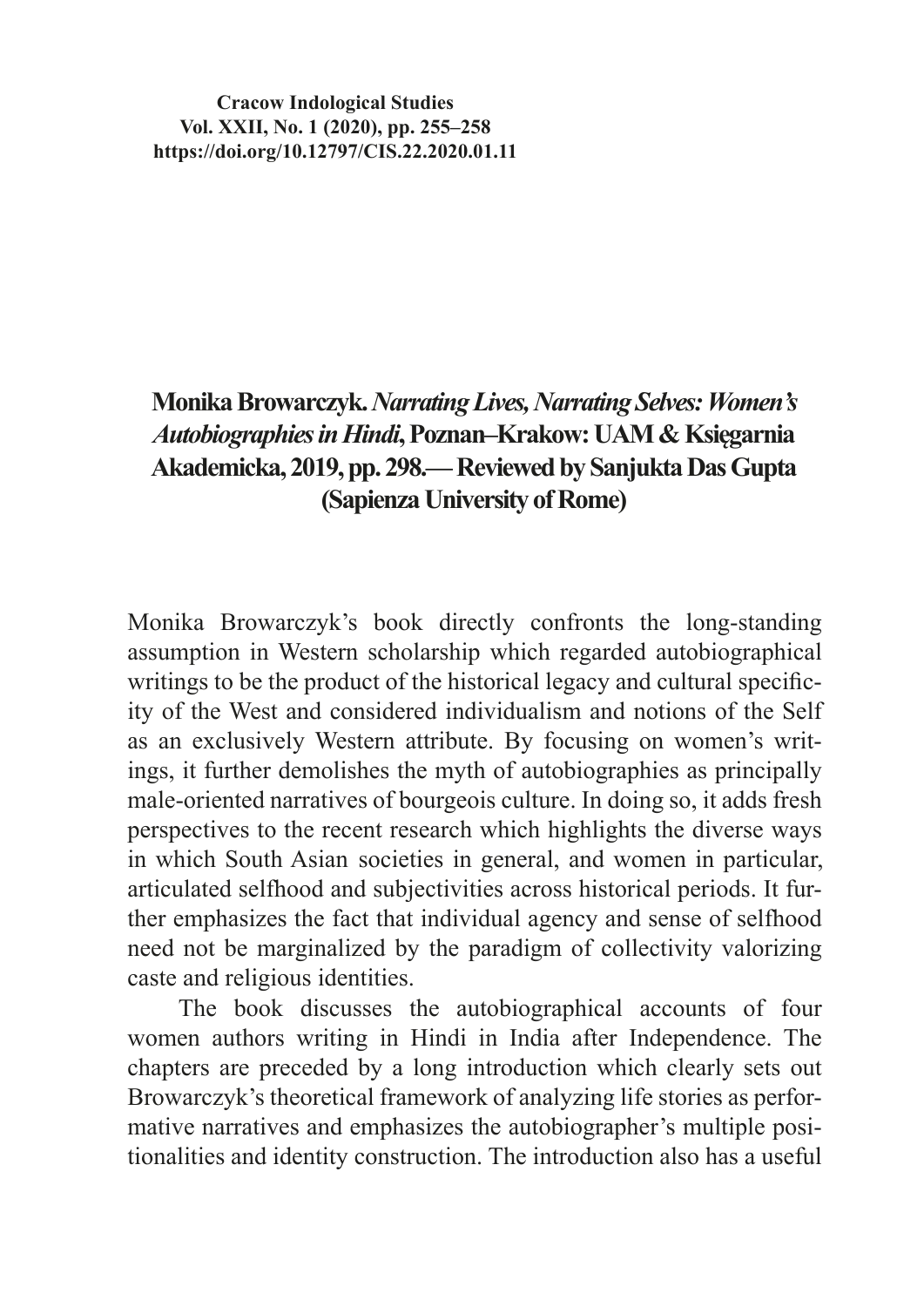and richly researched section on the long history of women's autobiographical works in South Asia, drawing upon both textual traditions and oral narratives across the subcontinent. Life writings by women in modern Hindi made their appearance in the literary journals of the late 19<sup>th</sup> century within an overwhelmingly male literary milieu and reflected the intellectual discourses of the time and the lived ambiguities in the conflict between tradition and modernity. Writing an autobiography imparted agency to women writers, yet as Browarczyk demonstrates, their agency as well as the reception of their represented selves were shaped by the cultural norms and historical locations.

The introduction is followed by four chapters, each of which addresses selected writings of a specific author. The texts which Browarczyk selects for analysis fittingly reveal the multiple Self positionings of each narrative as well as the broader identities which they represent. Her choice is grounded in the commonality which she traces in the well-defined 'narrative selves', despite differences in their narrative strategies. The writers—Kaushalya Baisantri, Maitreyi Pushpa, Prabha Khaitan and Chandrakiran Sonrexa—do not represent a homogenous group, but are drawn from very different classes, castes and literary backgrounds, representing the multiple identities within Indian society

The first of the writers, Kaushalya Baisantri (1926–2009), a Dalit woman activist and a follower of Ambedkar, belonged to the formerly 'untouchable' Mahar community. A native Marathi speaker, Baisantri consciously chose to write in Hindi to address a larger audience. Published in 1999, her autobiography *Dohrā abhiśāp* ('Double curse') was the first to have been written by a Dalit woman in Hindi. Doubly marginalized by gender and caste location, her autobiography emphasizes the burdens of a Dalit legacy, and her multi-faceted 'narrative self' voices both her personal life story as well her experiences as an activist, highlighting the social injustices encountered by an entire community. As Browarczyk argues, Baisantri's articulation of the community experience of stigmatization and discrimination was not only intended for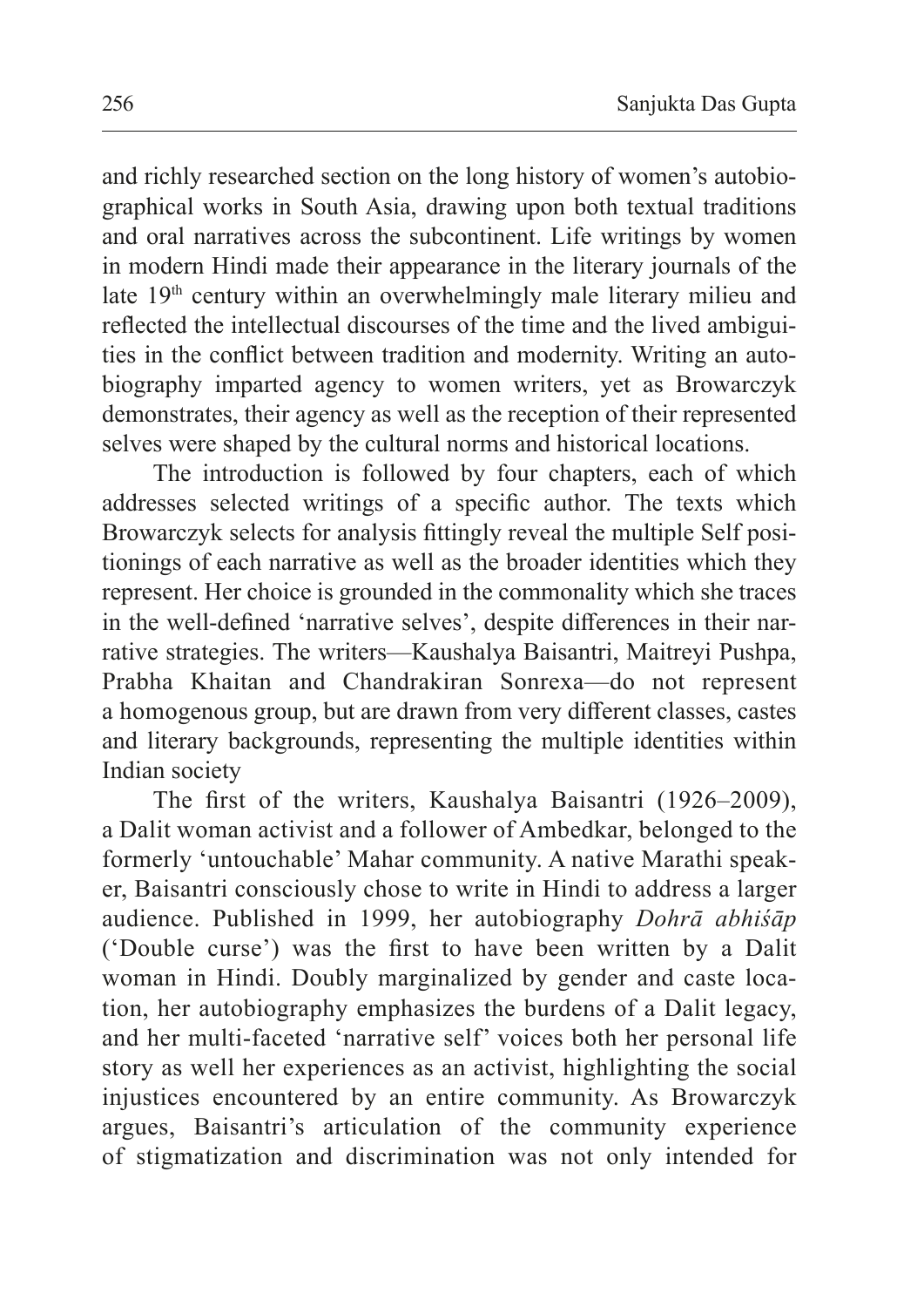public consumption but was an expression of the writer's deeply personalized reflections.

The writings of the other authors, hailing from the upper-caste middle classes, are informed by class rather than caste issues. The two serialized autobiographies of Maitreyi Pushpa (b. 1944) bring out another of Browarczyk's central concerns, i.e. how the same author portrays differing 'narrative selves' in different stages of her life. The first book, *Kasturῑ kuṇḍal basai* ('How Kasturi settled her jewel of a daughter'), published in 2002, was a novelized autobiography in which the protagonist is a Hindi writer, a Brahmin by caste. This was followed by *Guriyā bhītar guriyā* (Doll within a doll) in 2008, which represented a more conventional autobiographical genre. In her writings, Pushpa transgresses the social mores of her class and generation and critiques the patriarchical Hindi literary establishment.

The following two chapters bring out the complexities of diverse feminine/feminist subjectivities shaped by different cultural models through the analyses of the works of Prabha Khaitan (1942–2008) and Chandrakiran Sonrexa (1920–2009). While the former, coming from the upper middle class, poses a challenge to social norms of propriety drawing upon Indian mythology valorizing feminine submission, Sonrexa willingly enacts her role as the 'traditional' Indian woman based on service and propriety, and chooses to express her agency within the limitations of this particular model. Despite the seeming differences, both Khaitan's *Anyā se ananyā* ('Once the other, now the only one', 2007) and Sonrexa's *Pinjre ki mainā* ('Mynah in a cage', 2008) are indeed political statements, representing women's identities within hierarchies of power and experiences of inclusion and exclusion. Browarczyk points out that each of these life stories, straddling as they do the divide between personal narrative and the objective truth, offers alternate ways of knowing and understanding human action and reflects culturespecific notions of the person or the Self.

Browarczyk's book easily traverses several interdisciplinary fields ranging from history, ethnology, women's studies and literary and cultural studies and holds the promise of breaking new grounds